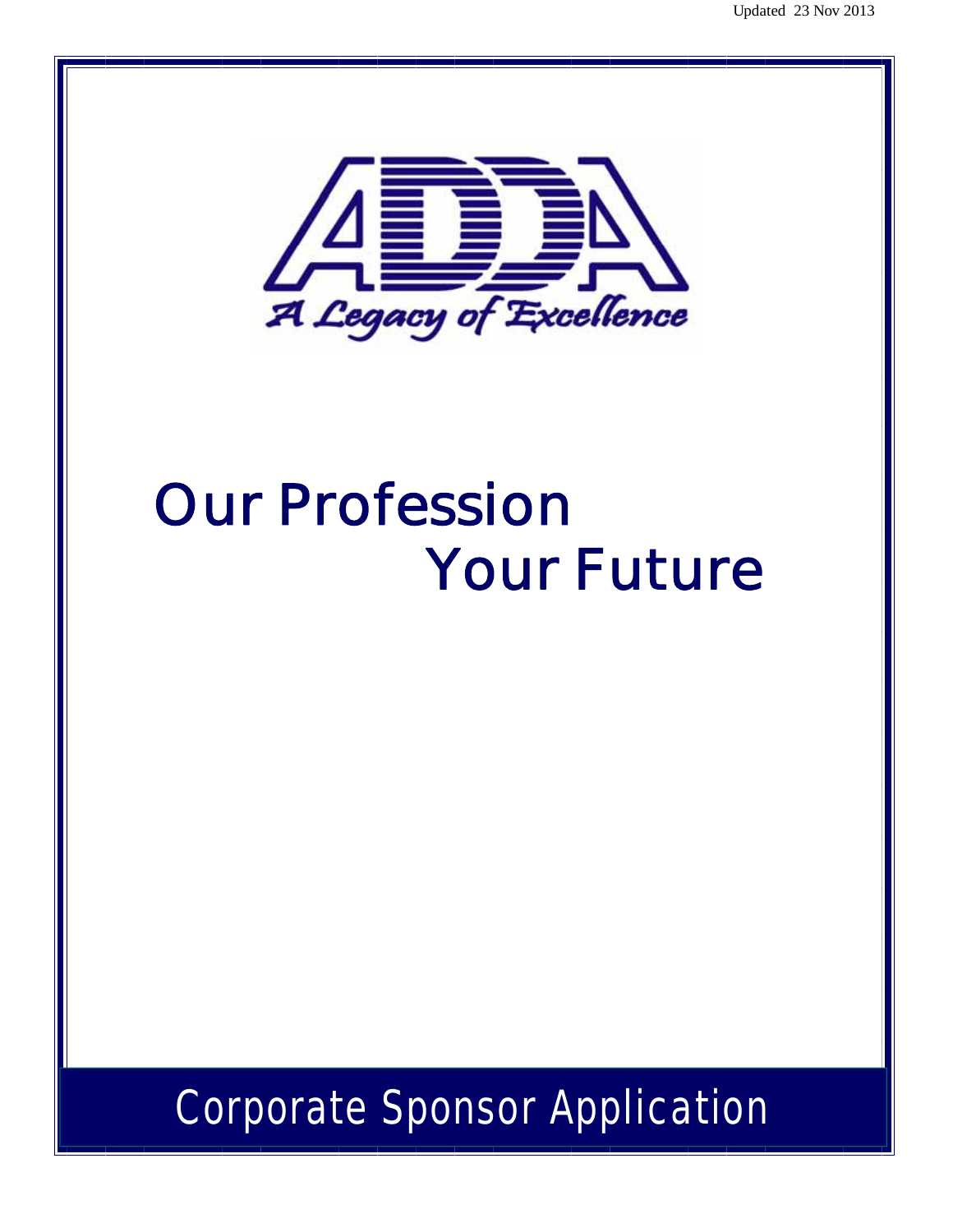

# Become an ADDA Corporate Sponsor

A Corporate Sponsor shall be identified as a company that is not engaged directly in the design drafting profession, but offers support to the design drafting profession such as a manufacturer of drafting and design equipment, office supplies, employment services, or other related services.

One individual may be designated to receive the benefits under the Corporate Membership option. A Corporate Sponsor Member will have the same privileges and rights as any other member with the exception they cannot hold a position on any board, commission or committee.

#### Corporate Sponsor – Business Level \$250.00 + 1/4 Page Conference Brochure AD

Business Level shall be entitled to these additional privileges.

- 10% off cost of ADDA Mailing List or Email List.
	- \$100.00 Discount off Vendor & Exhibitor fees at ADDA Conferences
	- 10% Discount on Advertising Newsletters, or other publications.
	- Website Link
	- Sponsor Listing in Publications and Promotions
	- Other discounts may apply based on availability.

#### Corporate Sponsor – Bronze Level \$500.00 + 1/4 Page Conference Brochure AD

Bronze Level shall be entitled to these additional privileges above a Business Level 20% off ADDA Mailing List or Email List

- \$200.00 Discount off Vendor & Exhibitor fees at ADDA Conferences
- 20% Discount on Advertising Newsletters, or other publications.
- \$10.00 Discount on Additional Members
- Other discounts may apply based on availability.

#### Corporate Sponsor – Silver Level \$750.00 + 1/2 Page Conference Brochure AD

Silver Level shall be entitled to these additional privileges above a Bronze Level.

- 30% off ADDA Mailing List or Email List
- **•** \$300.00 Discount off Vendor & Exhibitor fees at ADDA Conferences
- 30% Discount off Advertising Newsletters, or other publications
- Other discounts may apply based on availability.

#### Corporate Sponsor – Gold Level \$1,000.00 + 1/2 Page Conference Brochure AD

Gold Level shall be entitled to these additional privileges above a Silver Level.

- 40% off ADDA Mailing List or Email List
- Inclusion on the ADDA Sponsors Banner
- \$500.00 Discount off Vendor & Exhibitor fees at ADDA Conferences
- Other discounts may apply based on availability.

#### Corporate Sponsor – Diamond Level \$1,250.00 + Full Page Conference Brochure AD

Diamond Level shall be entitled to these additional privileges above a Gold Level.

- 50% off ADDA Mailing List or Email List
- \$600.00 Discount off Vendor & Exhibitor fees at ADDA Conferences
- Other discounts may apply based on availability.

#### Corporate Sponsor – Platinum Level \$1,500.00 + Full Page Conference Brochure AD

Platinum Level shall be entitled to these additional privileges above a Diamond Level.

- Free Vending for ADDA Conferences or Training
- Banner AD on ADDA Website Main Page with a web link
- Inclusion of Promotional Material in Membership & Renewal Mailings\*
- Other discounts may apply based on availability.
- Based on Single Page 20# or Standard 60# Postcard Postage Discounts Applied to other **inclusions**

**Joining as an** ADDA Sponsor **indicates your support of the graphics profession as a reputable company and supplier of products to the profession. Sponsorship indicates your company meets the highest standards set by ADDA. Acceptance as an** ADDA Sponsor **allows your customers to quickly identify you as a reputable, moral and ethically operated business.**

## Corporate Sponsorship *is*

*an Annual Membership Category which will list your Company as an ADDA Corporate and Conference Sponsor.* 

*Based on the Corporate Sponsor classification, you receive benefits such as website links, free advertising, magazine advertisement discounts, access to mailing list, special membership discounts, conference discounts, exhibitor fees discounts and other items that are considered business promotional opportunities, plus you will receive discounts from all ADDA sources.* 

*ADDA is a 501c3 non-profit classified charity organization under the current IRS Tax Rules.* 

> *Contact Donna Brenton dbrenton@adda.org or Telephone 731-627-0802 for additional details.*

### **CORPORATE** SPONSOR SPECIAL

SPONSORS RECEIVE SPECIAL ADVERTISEMENT IN THE CONFERENCE **BROCHURE** 

Based on Sponsor Level See Adjacent Information

INFORMATION MUST BE RECEIVED NO LATER THAN March 10, 2013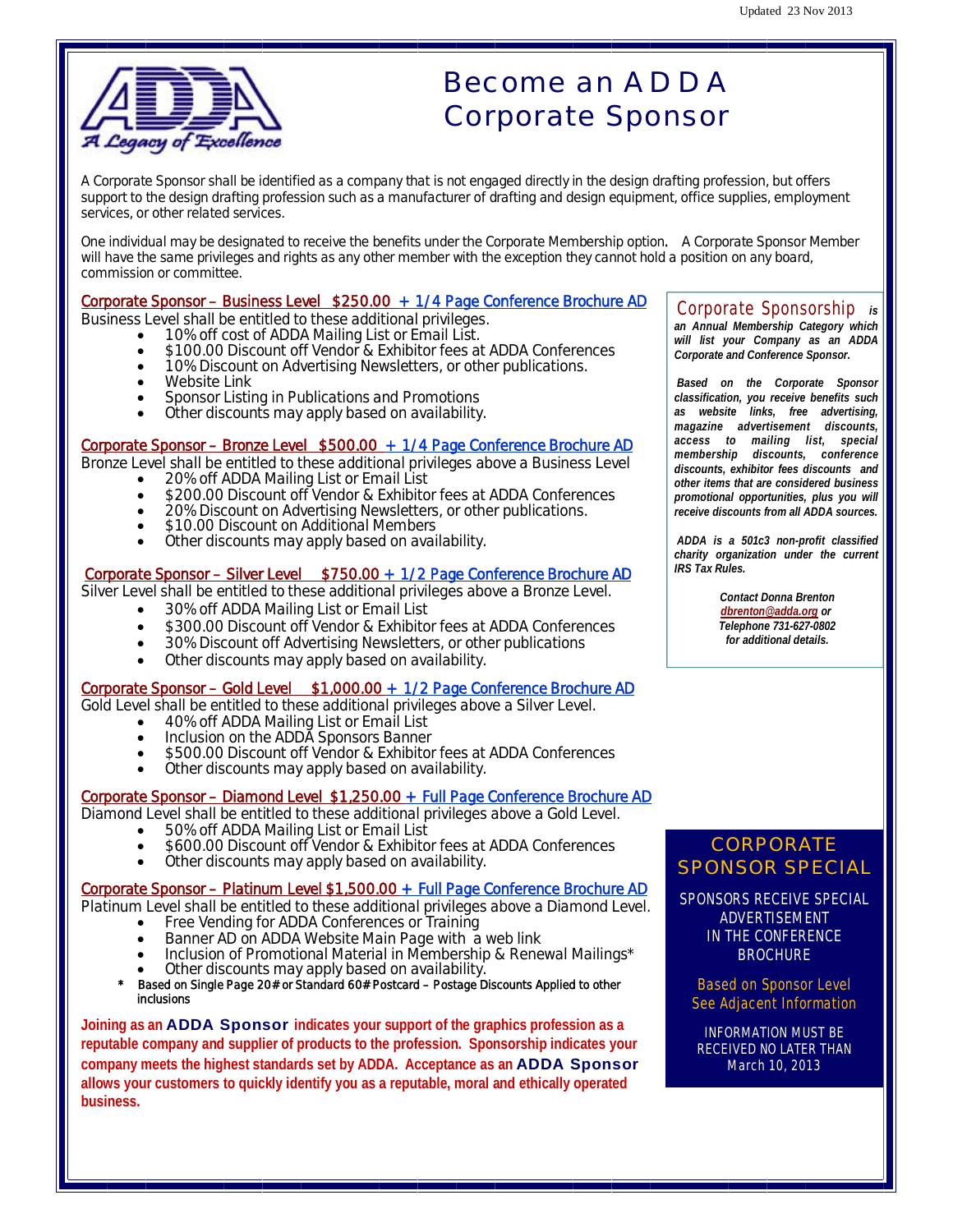

## Supporting the Profession Supports your Bottom Line

As an Official ADDA Corporate Sponsor, you help support the existing and future publications, events, and programs that make ADDA the world's leader in the design and graphics industry.

### Examples of Programs you will help sponsor are …..

ADDA Professional Certification Program which allows drafters, designers and graphic professionals to demonstrate their knowledge in drafting design & graphic concepts through nationally recognized standards and practices. Certification enhances each individual's credibility, improves their opportunities for promotion, and provides an edge for your company in highly competitive job markets.

ADDA Curriculum Certification Program developed almost 25 years ago, recognizes schools who's curricula meets ADDA's standards, which includes national and international standards governed by many affiliate organizations.

Promotion of the ADDA Design Drafting Week, during each April, honors the highly skilled professional designers drafters and graphics professionals involved in the profession on a daily basis.

The ADDA Annual Poster Contest offers students the opportunity to create marketing material used to promote Design Drafting Week. The contest is open to students of any graphic program to show creativity, vision and artistic ability. Posters are due in December of each year.

ADDA Chapter Program is an ADDA student organization designed to help students form professional affiliations through proper directives of instructors and professionals who are involved in the industry.

ADDA Council Program is designed to assist drafters and designers who work in the profession on a daily basis. Councils are a group of regional professional members, who meet on a regular basis, for training, discussions, tours, and development.

ADDA Design Drafting Contest which encourages excellence in effort and discipline and gives recognition to outstanding students.

ADDA Annual Technical Training & Educational Conference is focused entirely on the needs and interests of the design drafting and graphic professional and educator. ADDA conferences deliver the most up-to-date educational and training information and opportunities to the attendee. ADDA's conference offers training in standards and production techniques which can be applied within an existing working environment.

Through your sponsorship of ADDA, you advocate the programs which offer educational, training and certification opportunities to the student and professional. In return ADDA Identifies Your Company to our membership and certified professionals, which encourages them to do business with the companies which have supported them.

As ADDA grows and programs improve, the corporate sponsors, reap the benefits of better trained, informed and educated employees. Individuals receive a higher level of continuing education opportunities, direct access for obtaining solutions to situations, and a dedication to the companies which are easily accessed through ADDA, the world's leader in the graphic industry.

## Excellence in the Profession is our Goal.